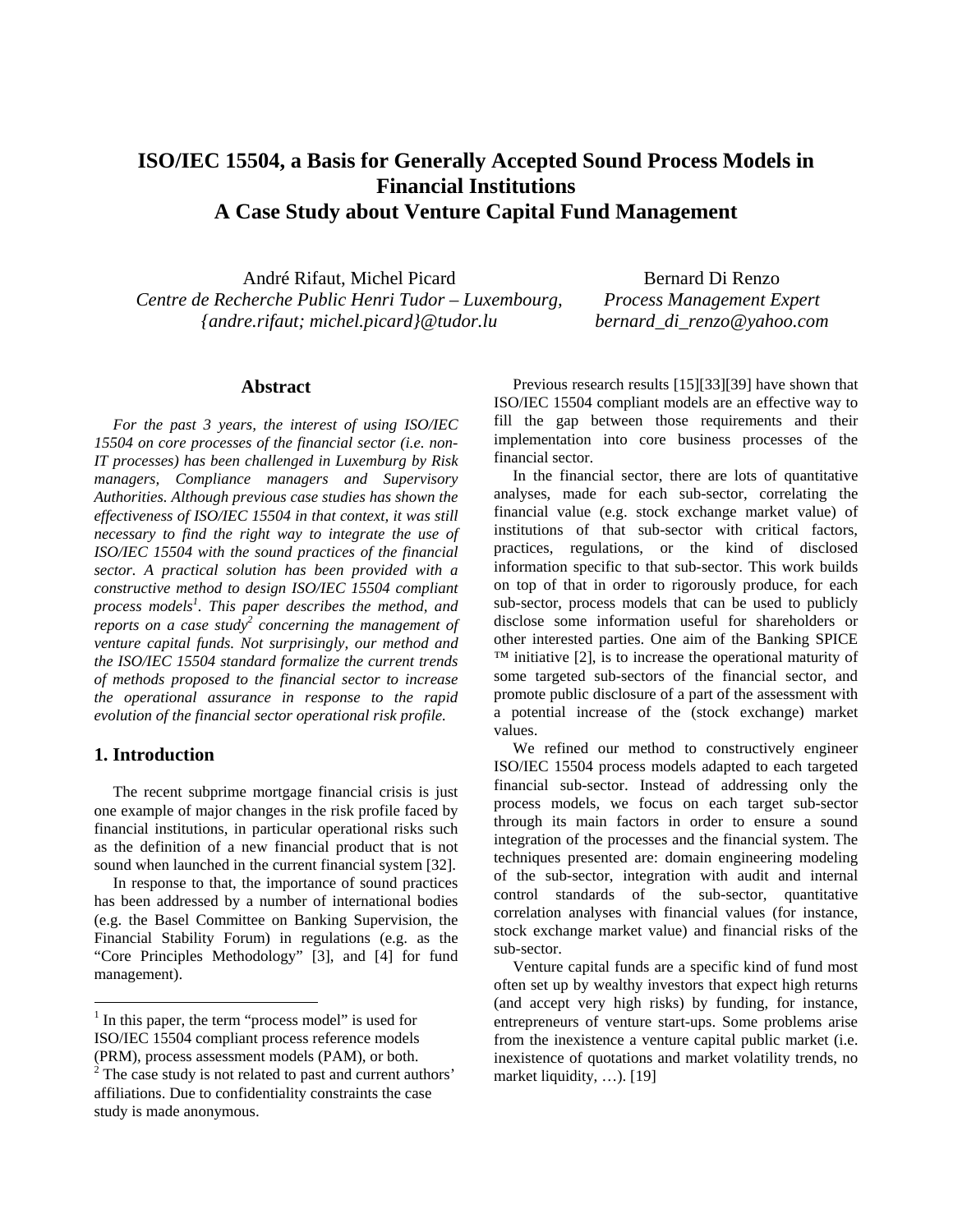After summarizing in the next Section our previous research results, this paper explains in Section 3 some important aspects of financial sub-sectors, then, in Section 4, how to adapt the method to these aspects. We present in Section 5 the case study concerning the ISO/IEC 15504 assessment of Venture Capital Fund Management made in the financial fund industry. In the last section conclusions and future works are described.

### **2. Process Model Engineering**

With Project Management and Requirements Engineering techniques, in particular Goal Oriented Requirements Engineering (GORE), the method allows to engineer process models that are verified against ISO/IEC 15504 requirements and rigorously validated against the domain-specific expertise. [33] [36] [15] [37] [35] [34].

The global view of the method is given through a Process Reference Model (see Fig. 1). Our expertise gained through our participation in the construction of eight process models in very different domains (Statistics Management, Internal Control, Financial Fund Management, Accreditation, Knowledge Management, Operational Risk Management, and, of course, the IT Management domain) showed that the techniques used in the method must be adapted to each domain. This motivates the importance of the PRM shown in Fig. 1.



**Figure 1. The Engineering Method** 

As soon as process models address non-IT domains, there is a gap between the ISO/IEC 15504 experts that are mostly IT experts and domain experts. Moreover, the intended usages of the new process models are not limited to ISO/IEC 15504 compliant process assessments. In addition to that the method overcomes acceptance issues of the ISO/IEC 15504 concepts in the financial sector [39]. Process model engineering must be made under a strict project management control, Requirements Engineering techniques must be used to understand the usages of the engineered process models, to model and to validate the domain knowledge belonging to the scope of the models and modeling techniques must be consistent through the complete life-cycle of the process models.

The *requirements elicitation and analysis* process ends with the identification of the main stakeholders, a model of the main usages that will be made with the ISO/IEC 15504 compliant models (often additional needs than pure ISO/IEC 15504 compliant assessment are also required), and a model of the domain concerned by the ISO/IEC 15504 compliant models to be produced (including a model of reference documents used by experts, such as laws, regulations, domain specific standards, and practices, see Fig. 2).



**Figure 2. Process Model Engineering** 

At the very beginning of this process, indicators extracted from the requirements profile are defined to analyze and monitor the risks that can occur during the full lifecycle of the engineered process models. The following kind of indicators are used: the complexity of the domain knowledge, the amount of knowledge needed (i.e. its depth and extent), the maturity of the domain knowledge (e.g. inexistence of best practices and/or benchmarks), the degree of formality of the knowledge (e.g. no written documents), the (un)availability of the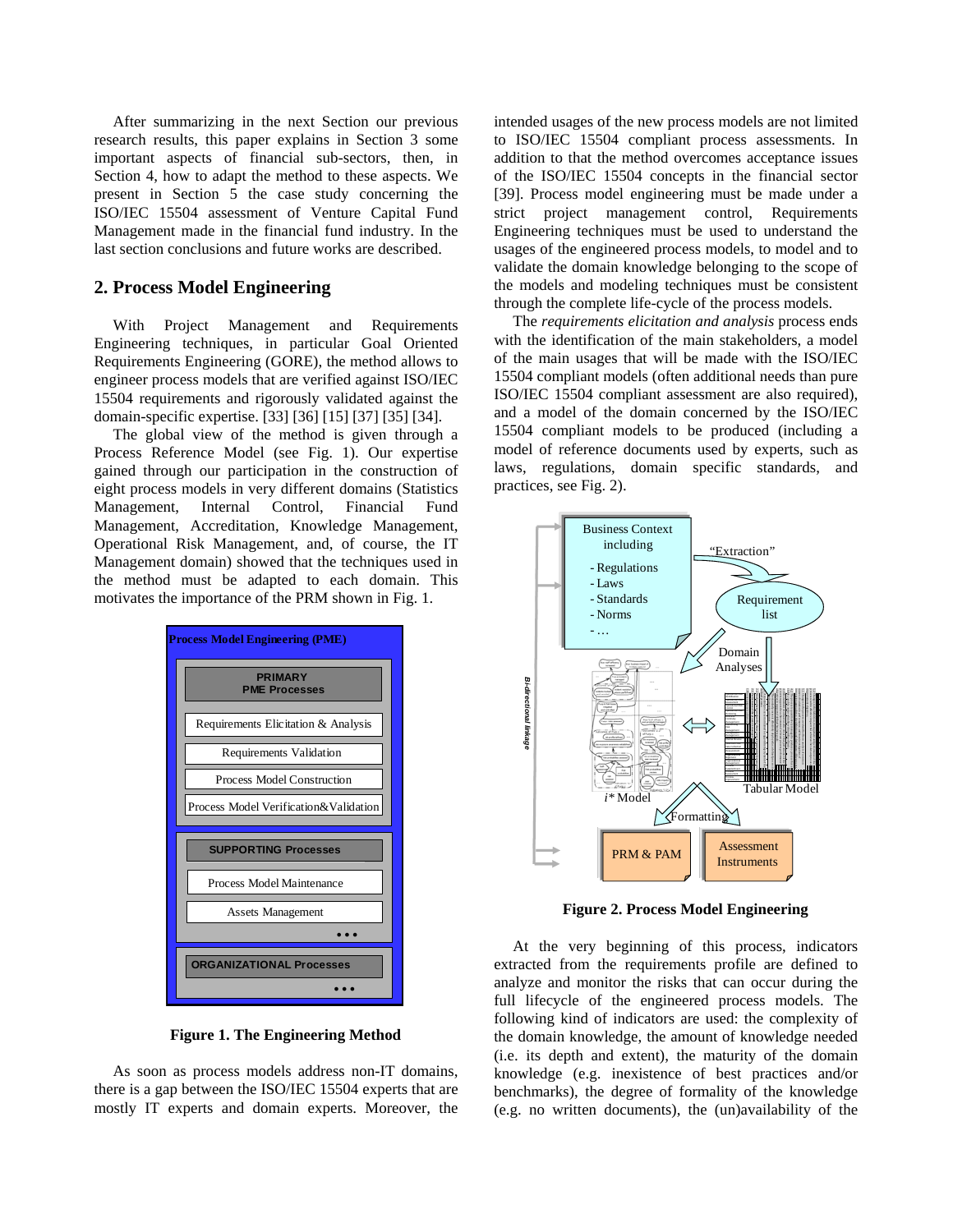knowledge (e.g. confidentiality of intellectual assets), the existence of divergences between stakeholders, the level of innovation (and acceptance effort needed for the stakeholders), and how much the expected usage of the process models deviates from a ISO/IEC 15504 compliant assessment [36].

*Requirements validation* and *process model construction* are based on the requirements elicited and analyzed. When *process model verification and validation* are made, one verifies that the engineered process model is compliant with the ISO/IEC 15504 requirements and with other regulations and standards required by the stakeholders, and assesses the adequacy of the engineered process model for its intended uses through trials.



**Figure 3. GORE analysis of requirements and process model architecture** 

In [33] it is explained how to use GORE techniques as a global framework for process model engineering, in particular for the requirements analysis, for the process model construction, and for the process model verification. GORE can model high-level goals, regulations, requirements (and their implementations into procedures and workflows), deviations to goals and risks. [45][46][30][10] (See Fig. 3)

The *process model maintenance* aims to improve the adequacy and the accuracy of the models, and also to adapt the models to a new or changed environment (e.g. a new set of stakeholders, or a new regulatory environment). The *assets management* aims to identify valuable knowledge concerning the process model domain for re-use (or for yet unforeseen uses), and manage the lifecycle of this knowledge. Those two processes are important because, in the financial sector one should not expect to cover the entire financial domain with process models within two or three years. A number of portfolios of process models will be created years after years. So, the asset management strategy must consider the management of process model portfolios. This opens the wide range of problems for getting a correct integration of all process models across the portfolios. The GORE method advocated in [33] provides a first answer to this with an example analyzing the integration of IT Service Management models (first row) and Operational Risk Management models (last 2 rows). (See Fig. 3.) [39]

### **3. Sound Financial Risk Management**

### **3.1. Financial performance**

When introducing new methods in the financial sector, one of the main acceptance factors is the impact on the financial performance.<sup>3</sup> One typical financial performance indicator is the stock exchange market value. The correlation between stock exchange market value and the use of methods based on maturity models has not been addressed yet. However, in the financial sector, this becomes an interesting area of research [16], in particular, the relationship of stock exchange market value with disclosed information concerning the maturity of critical processes. One of the most striking examples is the current use of assessment of the enterprise risk management (ERM) [17] processes by Standard & Poors for defining the rating of financial institutions [43] and the ERM maturity model of RIMS [40]. (Those maturity models are not standard, but find their roots in [13]).

*For each financial sub-sector, one has to model the processes having an impact on market value through the disclosure of some information of the process assessment.*

1

<sup>&</sup>lt;sup>3</sup> Most often, correlations (and not causal relationships) are analyzed in the international financial system. The term "impact" should be read as "correlated events".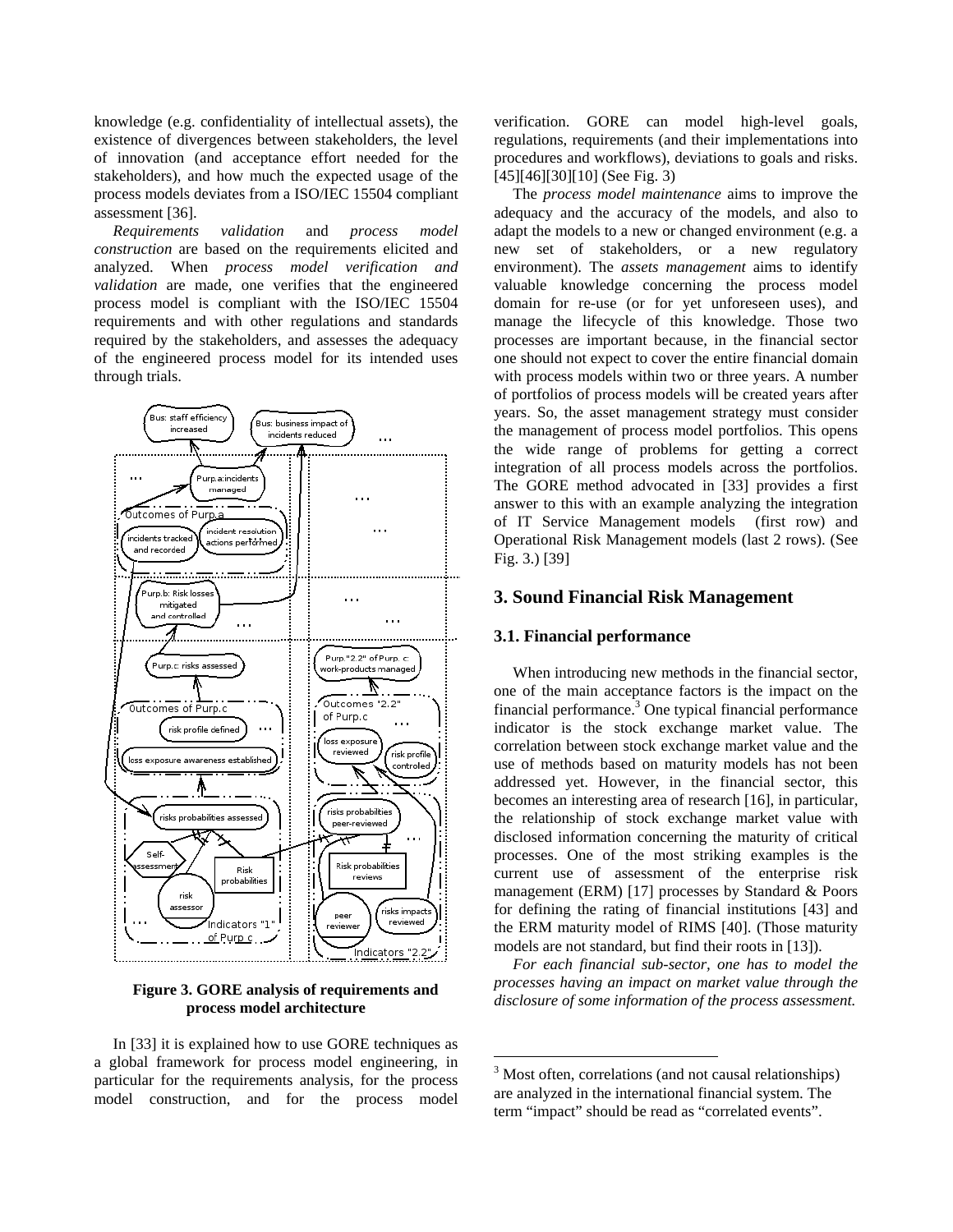The impact on the stock exchange market value through information disclosure is also an aim of the regulation on operational risk management processes (see Pillar III of Basel II [15][14]). This regulation imposes a public disclosure concerning the operational risk management, including the quality of the operational risk management processes: "capital should not be regarded as a substitute for addressing fundamentally inadequate control or risk management processes" ([5], p. 158). The ISO/IEC 15504 compliant model of operational risk management [15] has been developed with the Luxemburg' Supervisory Authority of the financial sector in response to this regulation. Increasing the market value of Financial Institution and their service providers through the public disclosure of part of ISO/IEC 15504 assessment reports is one aim of the operational risk management model, which is the first model to be introduced into the Banking SPICE™ initiative.

Concerning the financial impact on the use of maturity models, an overview of works shows that the correlation with the stock exchange market value has not been made [21]. However, the impact on operational performance is more extensively studied. Some concrete coupling between the use of maturity models and the financial performance of an institution has been made through the Balanced Score Card approach [22] [44].

### **3.2. Compliance**

At the international level, and at some national levels (such as UK, Canada), there is a strong trend to go from prescriptive regulations (also called "rule-based" or "red tape") into more principle-based regulations (also called "smart tape"). This trend concerns supervisory authorities, auditors, risk managers (see e.g.[6]). Even accounting and reporting regulations, since long being at the core of financial sector processes, are being challenged to be transformed into principle-based regulations [7].

The ISO/IEC 15504 standard is well adapted to this trend of principle-based regulations due to its independence from system implementations. *However, it has to be noted that, although principles are clear, their expression into a process model, which is an "operational" formulation of those principles, is not straightforward.*

GORE is appropriate for both principle-based regulations and standards. In the case study of Venture Capital Fund Management, during the requirements elicitation and analysis process, it has been necessary to model principle-based regulations, rule-based regulations, high-level goals, procedures and risks. The main standards and regulations are the BIS recommendations [4], the IFRS IAS-39 [24], and professional associations standard internationally recognized [19]. Both BIS and EVCA recommendations are principle-based, whereas the IFRS IAS-39 is rule-based.

### **3.3. Internal Control and Audit**

The internal control and audit aspects are also a main part of financial sector regulations. Current works made by Committee of Sponsoring Organizations of the Treadway Commission (COSO [11]) stresses the importance of quality of the internal control: "Internal control systems exist to help organizations meet their goals and objectives. They enable management to deal with changes in internal and external environments. They also promote efficiency, reduce the risk of loss, and help ensure financial statement reliability and compliance with laws and regulations (…) organizations need a mechanism for assessing the quality of their internal control systems' performance over time. That mechanism is monitoring." ([12], p. 7) Works has been done in this area showing that the ISO/IEC 15504 is appropriate to define the maturity of the internal control [9][25].

*However, for any core business process of financial institutions, the ISO/IEC 15504 compliant models must be tightly coupled with internal control requirements.* 

### **3.4. Financial Product Innovation**

Financial product innovation starts often with a model of the product based on mathematical analysis techniques (including probabilities and statistics) where the financial risks are assessed. When putting in operation the financial product, operational risks are introduced. A study ([28]) has shown that misspecification errors have a greater impact on financial value than the error made when estimating a risk on top of a model validated on past data. So, it is important not to use an inappropriate model, and accordingly, not to implement an operational system misrepresenting the mathematical model. ISO/IEC 15504 compliant process models are a first abstract representation of the operational system to be implemented, that process model must fairly implement the mathematical model.

In addition to that, the operational risk profile of financial institutions increase because they create new financial products that are not well understood. So, the knowledge to be introduced into the ISO/IEC 15504 compliant models is often difficult to extract.

Moreover, as already mentioned in our previous works [39], one very important problem to address is the lack of process-orientation in core business function and departments of most of the financial institutions.

*Taking into account those weaknesses that can be found in the financial sector is an important aspect for the successful design of ISO/IEC 15504 compliant models.*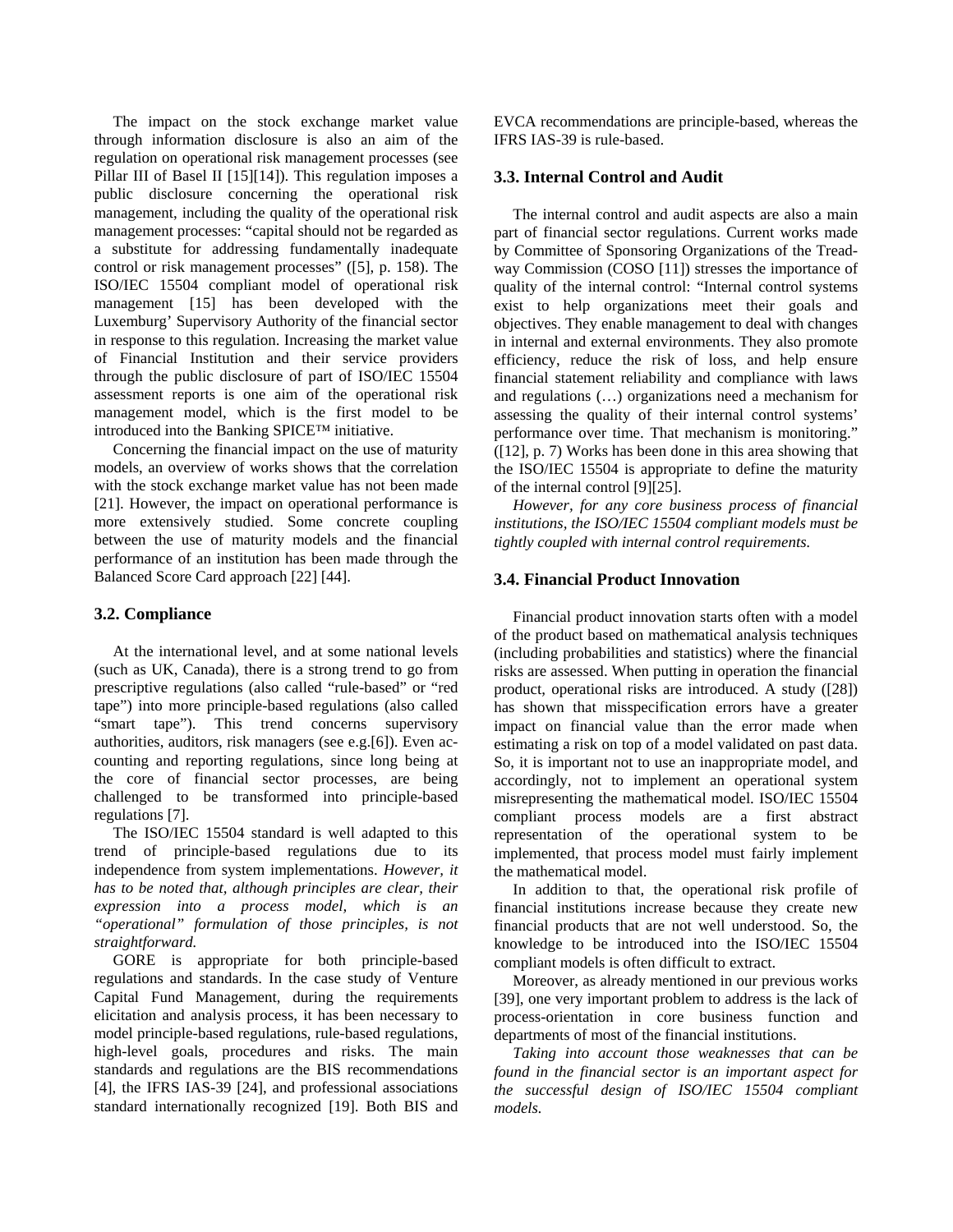Rigorous methods for overcoming those difficulties have still to be found. Indeed those difficulties are not found when dealing with ISO/IEC 15504 compliant models concerning the management of the development, deployment and operation of IT systems: those models are more mature, the stakeholders involved into the definition and assessments of those models have a better working knowledge of the process-orientation and most of the time, the software engineering *management* is not strongly related to mathematical models to be put into operation.

# **4. A Rigorous Engineering Method for Generally Accepted Sound Process Models**

To gain acceptance by the financial sector at an international level, we improved our method to address the issues discussed in Section 3.

### **4.1. Domain Engineering**

In order to get a coherent set of requirements of the financial sector, domain-engineering techniques are used. Those techniques aim to abstract details in order to analyze families of software tools used in the domain. This is a promising research area that helps to get a complete and consistent model of stakeholders, processes, management of organizational aspects, supporting technologies, and rules and regulations. [8]

In our case studies, we have already identified with domain experts the following characteristics of ISO/IEC 15504 process models that improve the acceptance of domain models: first the clear separation of concerns (assessment goals versus implementation details; specific aspects versus generic aspects); second the experts can still use the models without tool support (due to the objective judgments that can be made on outcomes, which are well-known concepts used by auditor, compliance officers, supervisors, and also, credit and fund managers).

Based on those characteristics, first results are presented in [37] showing that tabular notations like those used for defining safety-critical systems [23] are appropriate in the financial sector, in complement to the usual graphical representation of GORE models. The tabular notation has one row for each process and one column for each attribute. In Fig. 3, each cell has been filled with the graphical notation. Rows can further be subdivided into outcomes and indicators. Those notations are more appropriate for a systematic construction of models, and for completeness, consistency and ambiguity checks.

In the Venture Capital Fund Management case study, the risk analysis follows the two separations of concerns and the judgments about the identified operational risks are made in relationship to outcomes.

### **4.2. Acceptance**

A high acceptance level of the process models is required to address the compliance, audit and innovation aspects of the financial sector (Subsection 3.2, 3.3, and 3.4). Conforming to internal control standards is a major acceptance factor. Our current research shows that COSO generic control objectives can be mapped with the attributes of the PAM (levels 2, 3, 4, and 5). An example of relationship of ISO/IEC 15504 Level 2 Attributes (containing a.o. the requirement that "resources and information necessary for performing the process are identified, made available, allocated and used") with COSO is the following: we further require, along COSO, that "information necessary for performing the process is accurate, timely made available, and allocated only to authorized users".<sup>4</sup>

Acceptance is also addressed in the requirements engineering elicitation, requirements validation, and the process model validation, in particular, ensuring the traceability to regulations and standards with the GORE method. Improving [33], we require that the following information have to be traced.

- First, at the domain expertise level, the risks (Sec. 3.1 and hereafter, Sec. 4.3), the content of regulations and standards, expert judgments about those regulations and standards (see e.g. [24]), current practices and related concepts (e.g. internal control templates, Basel II risk database categories)
- Second, the following design decisions: the process assessment architecture, the conceptual consistency of each process (e.g. concerns, timeframe, competencies), each process' interfaces (with other processes).

Traceability to other analyses can also be added, such as divergences and/or intentional dependencies between the stakeholders of the process [45], typical sets of roles and responsibilities for ensuring the reliability of the processes (by, e.g., separation of duties, redundancies) [20][38].

# **4.3. A financial and operational risk-based approach**

1

<sup>&</sup>lt;sup>4</sup> Additional research is needed on this topic because those additional generic requirements might be more difficult to assess than ISO/IEC 15504 compliant PAM.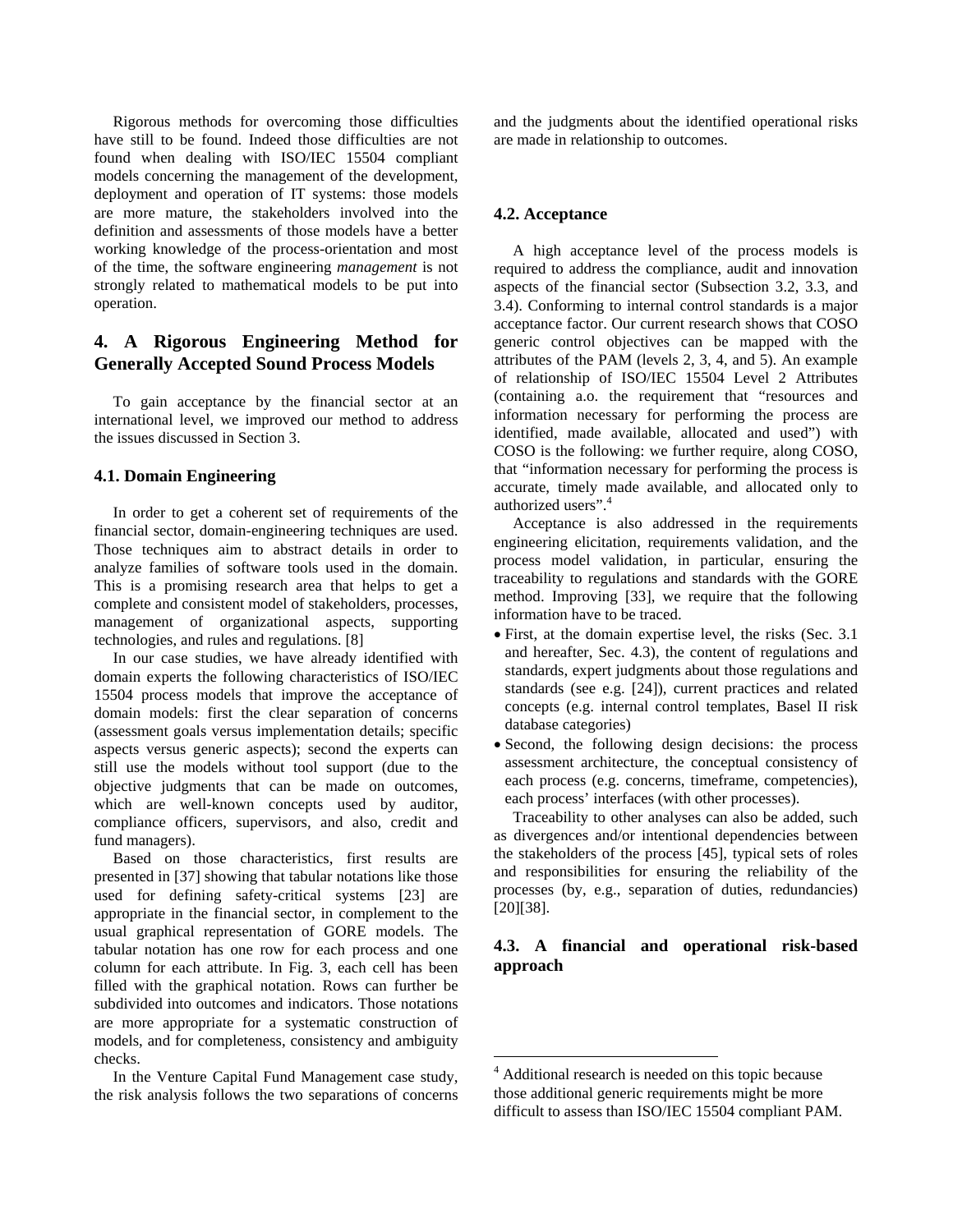A risk-based approach ([17], [31] and [42], [41] for a risk-based GORE technique<sup>5</sup>) has been introduced, mainly during Requirements Engineering & Analysis and during Process Model Construction.

First, factors having an impact on the financial risks are collected. For our case study, the set of processes concerning the valuation of venture capital was the most critical for the financial value [29]. Indeed, information (quantitative and qualitative) related to the valuation is useful for the fund strategy management, contract management between the fund manager and the fund partners, and also for compliance purposes to accounting regulations.

Second, within the scope of venture capital valuation, two risks encompass the main financial impacts (see Fig. 4) [19]: valuation not consistent with the potential market and non-independent factors biasing valuation.

Extracting those risks is not easy. Indeed, this information is rarely explicitly addressed into principlebased (or rule-based standards) and regulations. However, it is easier to validate the main risks with principle-based regulations: in Fig. 4 the risks are related to the principle of using Fair Value for valuation.

Rarely, details about this risk analysis are found inside the main documents presenting a maturity model. However, for instance, in the eSCM series of models [18] one can see the importance of this information both for the design and for the correct use of the model.



**Figure 4. Risks related to goals** 

In addition to the preceding exogenous risks, one has to address the endogenous risks (i.e. operational risks) during the "process model construction" by using the ISO/IEC 15504 attributes integrated with the generic control objectives of [11] (as explained in Sec. 3.3). For instance, the valuation methodology (and its

 $\overline{a}$ 

corresponding mathematical model, see Sec. 3.4) is different according the investment maturity (at the early stages, valuation is made at costs, then a fair value approach is used, and at later stages, just before the initial public offering, the valuation is based on stock market values of comparable assets). So, operational risks of the goal "use appropriate methodology" (right of Fig. 4) can be managed with level 2 attributes of work product management (e.g. definition of work product requirements, and work product review).

As can be seen, the risk-based approach is structured according the ISO/IEC 15504 concepts. *One can systematically spot operational risks and relate them to the financial risks found at process level and at the processes assessment architecture level.* 



**Figure 5. Venture Capital Fund Valuation Management** 

In our case study, the two most critical "endogenous" risks that have an impact on the financial performance are found in a quantitative analysis (benchmark) of venture capital fund: the fund valuation is not accurate (i.e. reliable) or not up-to-date (i.e. not timely valuated) [27]. As explained in Subsection 3.3, these two risks found in COSO [11] are related to the ISO/IEC 15504 Level 2 Attributes. Due to the importance of timeliness and reliability, two support processes have been added to the

 $<sup>5</sup>$  In a GORE a risk is defined just as a potential (negative</sup> and/or positive) deviation from a goal.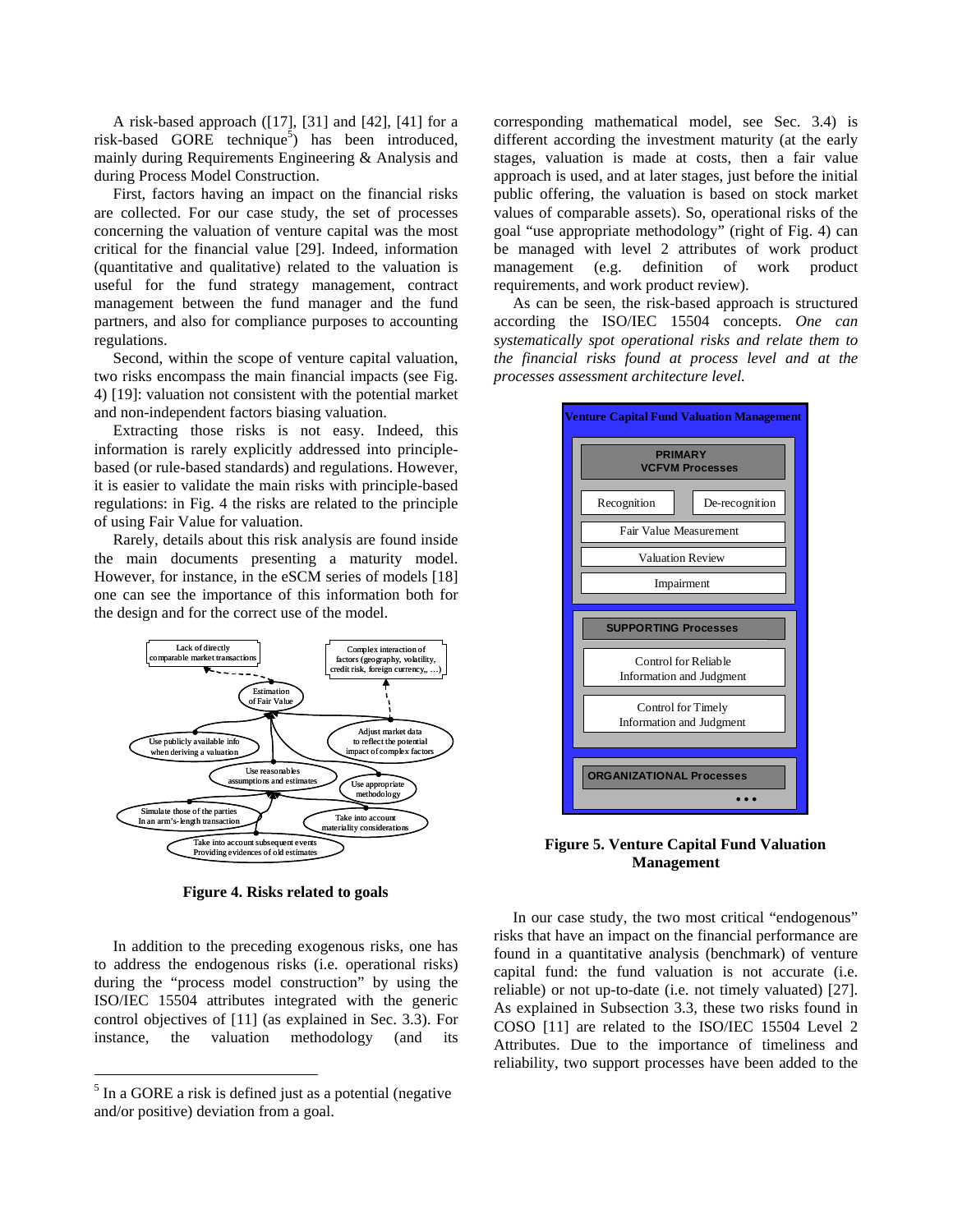venture capital fund process model. Our risk-based approach guides the process model architecture.<sup>6</sup>

# **5. Assessment of Venture Capital Fund Management**

The model was build with the method presented in the preceding section. The main processes (Fig. 5) are the recognition and de-recognition (i.e. including or excluding a venture capital for being fair-valued), impairment (i.e. decreasing the value of a venture capital), fair value measurement and review of the valuation. The two support processes reinforce the assurance of the timeliness and reliability of the valuation judgments.

| <b>Process ID</b>                 | <b>VARE</b>                                                                                                                                                                                                                                                                                                                                                                                                                                                                                                                                                                                                                                                                            |
|-----------------------------------|----------------------------------------------------------------------------------------------------------------------------------------------------------------------------------------------------------------------------------------------------------------------------------------------------------------------------------------------------------------------------------------------------------------------------------------------------------------------------------------------------------------------------------------------------------------------------------------------------------------------------------------------------------------------------------------|
| <b>Process Name</b>               | <b>Valuation Review</b>                                                                                                                                                                                                                                                                                                                                                                                                                                                                                                                                                                                                                                                                |
| <b>Process Purpose</b>            | The purpose of the valuation review process is to write a fair valuation<br>statement based on a sound valuation judgment.                                                                                                                                                                                                                                                                                                                                                                                                                                                                                                                                                             |
| <b>Process</b><br><b>Outcomes</b> | As a result of successful implementation of the Valuation Review<br>process:<br>Information needs for the valuation judgments and information<br>needs for the assessment of the fairness, accuracy, reliability and<br>timeliness of the information are defined:<br>Valuation judgments are made on the basis of fair, accurate,<br>reliable and timely information, and on the basis of a reasonable<br>assessment of those aforementioned qualities (i.e. fairness, accuracy,<br>reliability and timeliness):<br>Evidences sustaining the valuation judgments are produced;<br>3.<br>Valuation statements are made accordingly to the results of the<br>4.<br>valuation judgments. |

| <b>Process ID</b>                 | CORI                                                                                                                                                                                                                                                                                                                                                                                                                                                                                                                                                                                                                          |
|-----------------------------------|-------------------------------------------------------------------------------------------------------------------------------------------------------------------------------------------------------------------------------------------------------------------------------------------------------------------------------------------------------------------------------------------------------------------------------------------------------------------------------------------------------------------------------------------------------------------------------------------------------------------------------|
| <b>Process Name</b>               | <b>Control for Reliable Information and Judgment</b>                                                                                                                                                                                                                                                                                                                                                                                                                                                                                                                                                                          |
| <b>Process Purpose</b>            | The purpose of the "Control for reliable information and judgments"<br>process is to assess and monitor the reliability of the information about<br>the fund, and the reliability of valuation judgments and statements.                                                                                                                                                                                                                                                                                                                                                                                                      |
| <b>Process</b><br><b>Outcomes</b> | As a result of successful implementation of "Control for reliable<br>information and judgments":<br>Information needs for being able to collect reliability evidences<br>1.<br>(used for assessing the reliability confidence level) are defined;<br>Evidences showing the reliability (or reliability strengths or<br>2.<br>weaknesses) of the information and of the valuation judgment and<br>statement are identified:<br>The confidence level of the reliability of the information and of the<br>3.<br>valuation judgment and statement is assessed.                                                                    |
|                                   |                                                                                                                                                                                                                                                                                                                                                                                                                                                                                                                                                                                                                               |
| <b>Process ID</b>                 | COTI                                                                                                                                                                                                                                                                                                                                                                                                                                                                                                                                                                                                                          |
| <b>Process Name</b>               | <b>Control for Timely Information and Judgment</b>                                                                                                                                                                                                                                                                                                                                                                                                                                                                                                                                                                            |
| <b>Process Purpose</b>            | The purpose of the "Control for Timely Information and Judgments"<br>process is to assess and monitor the timeliness of the information about<br>the fund, and the timeliness of valuation judgments and statements.                                                                                                                                                                                                                                                                                                                                                                                                          |
| <b>Process</b><br><b>Outcomes</b> | As a result of successful implementation of Control for timely information<br>and judgments process:<br>Information needs used for being able to identify the events, to<br>1.<br>assess their impact and to select mitigation actions are defined.<br>Events that had an impact or will have an impact on the<br>$\overline{2}$ .<br>timeliness of the information and of the valuation judgment and<br>statement are identified:<br>Note: past events as well as foreseen events must be considered.<br>The impacts on the timeliness of the information and of the<br>3.<br>valuation judgment and statement are assessed; |

### **Figure 6. Purposes and outcomes of the assessed processes**

4. Non-timeliness mitigation actions, in accordance to the impacts of the identified events, are defined

 $\overline{a}$ 

The assessment was made with the risk management back-office and across three different front-offices subdepartment. Each sub-department searches new venture capitals to add to their funds according to each fund strategy. Due to difficulties of acceptance of the ISO/IEC 15504 standard, a one-day tutorial has been made for all managers (including the compliance officer and IT manager not belonging to the assessment scope) and sufficient time was left between each step of the overall project (process engineering and assessment).

We assessed the processes shown in Fig. 6 with 6 interviews. In addition to being the most critical process, the valuation review process has been selected because it jointly involves all front office managers and the risk managers (in particular, for the final judgment about the fund value). The (confidential) results confirmed that the collaboration between the front-office and back-office was very tight during the review process, however conflicts of interests existed between core front-office activities (measured by front-office KPI's) and the valuation review process perceived as a back-office concern. Moreover, concerning the attributes (2 and 3), for each department, the number of identified weaknesses increased according to its creation date (i.e. the oldest has the most weaknesses).

# **6. Conclusions and Future Works**

This paper has shown how to adapt the rigorous method for process assessment engineering to the specificities of the financial sector. Our method allows to "constructively" engineer the process models corresponding to the main critical aspects of a sub-sector. The risk-based approach, the identified information to trace and the adaptation of domain engineering to the ISO/IEC 15504 characteristics improves the acceptance of the models. Those results have been illustrated in a real-case study: the ISO/IEC 15504 compliant assessment of Venture Capital Fund Management.

Works is in progress for improving the soundness of the models through a deeper analysis of the relationship between ISO/IEC 15504 attributes and COSO framework generic control objectives.

More and more principle-based regulations are issued in order to increase the consistency of national and international regulations. Future works will be done in order to handle the different regulatory contexts (such as harmonization, standardization, normalization, reconciliation, and mutual recognition [1]) increasing the consistency of the regulations.

Works will also continue with case studies in order to relate process models with the mathematical models used in Financial Institutions, for a better understanding of the operational risks.

<sup>&</sup>lt;sup>6</sup> Further works has to be done for being also a rigorous means to produce organizational maturity models [26].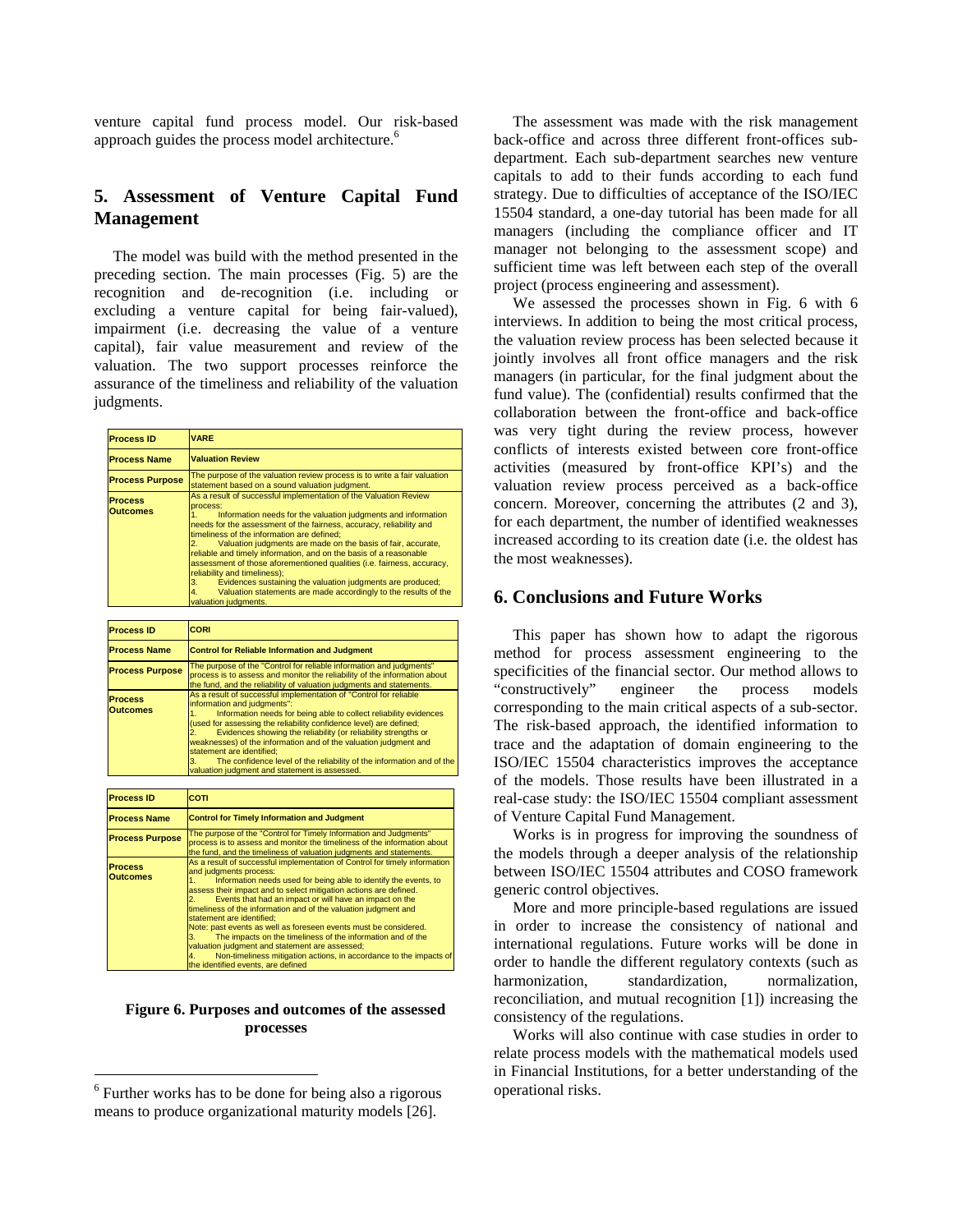# **7. References**

[1] C. R. Baker, E. M. Barbu, "Evolution of research on international accounting harmonization: a historical and institutional perspective", Socio-Economic Review, 5(4), pp. 603-632, Oxford University Press, 2007

[2] Banking SPICE ™, www.bankingspice.com (Accessed on Jan. 2008)

[3] Basel Committee on Banking Supervision, "Core Principles Methodology", Basel, Switzerland, 2006

[4] Basel Committee on Banking Supervision, "Supervisory guidance on the use of the fair value option for financial instruments by banks", Basel, Switzerland, 2006

[5] Basel Committee on Banking Supervision, "International Convergence of Capital Measurement and Capital Standards", Basel, Switzerland, 2004

[6] Basel Committee on Banking Supervision, "Recent initiatives by the Basel-based committees and groups", Quarterly Review, Basel, Switzerland, Sept. 2007

[7] G. J. Benston, M. Bromwich, A. Wagenhofer, "Principles- Versus Rules-Based Accounting Standards: The FASB's Standard Setting Strategy", Accounting Foundation, The University of Sydney, ABACUS, Vol. 42, No. 2, 2006

[8] D. Bjørner, *Software Engineering 3: Domains, Requirements, and Software Design*, Texts in Theoretical Computer Science, EATCS Series, Springer-Verlag. ISBN 3540211519, 2006

[9] M. Biró, G. Deák, J. Ivanyos, R. Messnarz, "From Compliance to Business Success: Improving Outsourcing Service Controls by Adopting External Regulator". Software Process: Improvement and Practice, Volume 11, Number 3, 2005, (pp. 239-249).

[10] T. D. Breaux, M. Vail, A. Anton, "Towards Regulatory Compliance: Extracting Rights and Obligations to Align Requirements with Regulations", Proc. 14th IEEE International Requirements Engineering Conference, IEEE Press, pp. 46-55, 2006

[11] COSO, "Internal Control – Integrated Framework", 2 Vols, CSOTC, USA, 1994 (www.coso.org Accessed Jan. 2008)

[12] COSO, "Guidance on Monitoring", CSOTC, USA, Sept. 2007, (www.coso.org Accessed Jan. 2008)

[13] Crosby, Philip, *Quality is Free*. Mc Graw Hill. ISBN 0-07-014512-1, 1979

[14] CSSF, Commission de Surveillance du Secteur Financier (CSSF), Luxembourg, (http://www.cssf.lu/index .php?id=130&L=1, Accessed Jan. 2008), Accessed Jan. 2008)

[15] B. Di Renzo, M. Hillairet, M. Picard, A. Rifaut, C. Bernard, D. Hagen, P. Maar,, D. Reinard, "Operational Risk management in Financial Institutions: Process Assessment in Concordance with Basel II", Paper presented at the 5th International Software Process Improvement and Capability determination Conference on Process Assessment and Improvement, University of Klagenfurt, Austria, 2005. (On-line information can be found on [14])

[16] G. Dawson, R. Watson, "A Resource-Based View of the Impact of IS Maturity on Financial Performance", Proceedings of the 2005 Southern Association of Information Systems Conference, University of Tampa, Savannah Marriott Riverfront, Feb. 25-26, 2005

[17] ERM, "Enterprise Risk Management – Integrated Framework," CSOTC, USA, 2004 (www.coso.org, Accessed Jan. 2008)

[18] e-SCM, "eSourcing Capability Model", The IT Services Qualification Center , ITSQC, Carnegie Mellon, USA, 2006, (itsqc.cs.cmu.edu, Accessed Jan. 2008)

[19] EVCA "International Private Equity and Venture Capital Valuation Guidelines", Oct. 2006 (www.evca.com Accessed Jan. 2008)

[20] C. Feltus, A. Rifaut, "An Ontology for Requirements Analysis of Managers' Policies in Financial Institutions",. Paper presented in the Interoperability for Enterprise Software and Applications, Madeira Island, Portugal, 2007.

[21] D. Gibson; D. Goldenson; K. Kost, "Performance Results of CMMI-Based Process Improvement", CMU/SEI-2006-TR-004, ADA454687, 2006

[22] W. Goethert, M. Fisher, "Deriving Enterprise-Based Measures Using the Balanced Scorecard and Goal-Driven Measurement Techniques", Tech. Rep. No. CMU/SEI-2003-TN-024, USA, Software Engineering Measurement and Analysis Initiative, Carnegie Mellon University, 2003 [23] C. Heitmeyer, B. Labaw, D. Kiskis, "Consistency checking of SCR-style requirements specifications," , Second IEEE International Symposium on Requirements Engineering (RE'95), 1995

[24] IASCF, IAS 39 "Financial Instruments: Recognition and Measurement", International Reporting Standard (IFRSs), International Accounting Standards Committee Foundation, USA, 2004.

[25] J. Ivanyos, "Implementing Process Assessment Model of Internal Financial Control", The International SPICE Days, Frankfurt /Main, Germany, June 2007,

[26] ISO, ISO/IEC ISO/IEC JTC1/SC7 3788, Information Technology - Process assessment - Part 7: Assessment of Organizational Maturity, 2007.

[27] A. Kemmerer, T. Weidig, "Reporting Value to the Private Equity Fund Investor", University of Frankfurt, July 2005.

[28] J. Kerkhof, B. Melenberg, H. Schumacher, "Model Risk and Regulatory Capital", Discussion Papers 2006 – 012, Tilburg University, The Netherlands, March 2006

[29] Moody, "Moody's Approach to Evaluating and Assigning Operations Quality Ratings to Hedge Funds", Moody's Rating Methodology-Hedge Funds, (www.moodys.com Accessed Jan. 2008)